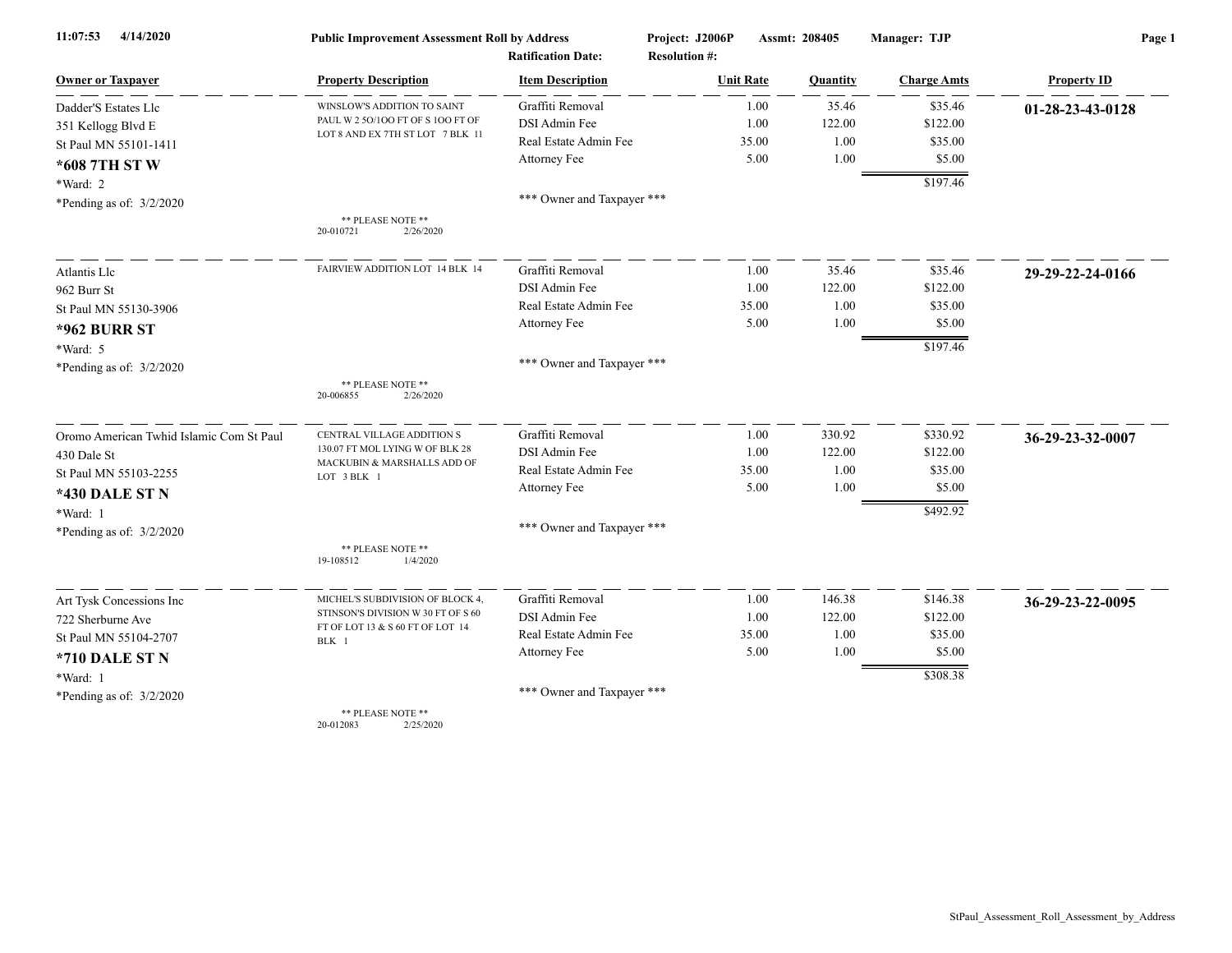| 11:07:53<br>4/14/2020             | <b>Public Improvement Assessment Roll by Address</b><br><b>Ratification Date:</b> |                            | Project: J2006P<br>Assmt: 208405<br><b>Resolution #:</b> |       |                 | Manager: TJP       | Page 2             |  |
|-----------------------------------|-----------------------------------------------------------------------------------|----------------------------|----------------------------------------------------------|-------|-----------------|--------------------|--------------------|--|
| <b>Owner or Taxpayer</b>          | <b>Property Description</b>                                                       | <b>Item Description</b>    | <b>Unit Rate</b>                                         |       | <b>Ouantity</b> | <b>Charge Amts</b> | <b>Property ID</b> |  |
| Qwest Corporation                 | HOWARD PARK VAC ALLEYS IN DOC                                                     | Graffiti Removal           |                                                          | 1.00  | 75.46           | \$75.46            | 33-29-23-42-0164   |  |
| C/O Century Link Prop Tax Dept    | #1904094 & DOC #1450185                                                           | DSI Admin Fee              |                                                          | 1.00  | 122.00          | \$122.00           |                    |  |
| Po Box 2599                       | ACCRUING THE FOL; SUBJ TO HWY;<br>LOTS 59 THRU LOT 61 & S 2 FT OF LOT             | Real Estate Admin Fee      |                                                          | 35.00 | 1.00            | \$35.00            |                    |  |
| Olathe KS 66063-0599              | 69 & ALL OF LOTS 56 THRU LOT 58 &                                                 | Attorney Fee               |                                                          | 5.00  | 1.00            | \$5.00             |                    |  |
| *426 FAIRVIEW AVE N               | ALL OF LOTS 62 THRU LOT 68                                                        |                            |                                                          |       |                 | \$237.46           |                    |  |
| *Ward: 4                          |                                                                                   | *** Owner and Taxpayer *** |                                                          |       |                 |                    |                    |  |
| *Pending as of: $3/2/2020$        |                                                                                   |                            |                                                          |       |                 |                    |                    |  |
|                                   | ** PLEASE NOTE **<br>20-010073<br>2/25/2020                                       |                            |                                                          |       |                 |                    |                    |  |
| Wolfson Commercial Properties Llc | HYDE PARK THE N 32 FT OF THE S                                                    | Graffiti Removal           |                                                          | 1.00  | 75.46           | \$75.46            | 35-29-23-32-0145   |  |
| C/O Casy Menden Faust & Nelson Pa | 213.7 FT OF THE W 50 FT OF PART OF                                                | DSI Admin Fee              |                                                          | 1.00  | 122.00          | \$122.00           |                    |  |
| 7900 W 78th St Unit 450           | LOT 15 ELY OF LEXINGTON PKWY                                                      | Real Estate Admin Fee      |                                                          | 35.00 | 1.00            | \$35.00            |                    |  |
| Edina MN 55439-2586               |                                                                                   | Attorney Fee               |                                                          | 5.00  | 1.00            | \$5.00             |                    |  |
| *450 LEXINGTON PKWY N             |                                                                                   |                            |                                                          |       |                 | \$237.46           |                    |  |
| *Ward: 1                          |                                                                                   | *** Owner and Taxpayer *** |                                                          |       |                 |                    |                    |  |
| *Pending as of: $3/2/2020$        |                                                                                   |                            |                                                          |       |                 |                    |                    |  |
|                                   | ** PLEASE NOTE **<br>2/12/2020<br>20-009560                                       |                            |                                                          |       |                 |                    |                    |  |
| Royal Credit Union                | J. F. EISENMENGER'S ADDITION TO                                                   | Graffiti Removal           |                                                          | 1.00  | 130.92          | \$130.92           | 30-29-22-23-0064   |  |
| 200 Riverfront Terr               | ST. PAUL W 1/2 OF VAC ALLEY                                                       | DSI Admin Fee              |                                                          | 1.00  | 122.00          | \$122.00           |                    |  |
| Eau Claire WI 54703-6312          | ACCRUING & FOL LOTS 13, 14, & 15;<br>ALSO E 1/2 OF VAC ALLEY                      | Real Estate Admin Fee      |                                                          | 35.00 | 1.00            | \$35.00            |                    |  |
| <b>*1030 RICE ST</b>              | ACCRUING & LOT 16 BLK 3                                                           | Attorney Fee               |                                                          | 5.00  | 1.00            | \$5.00             |                    |  |
| *Ward: 5                          |                                                                                   |                            |                                                          |       |                 | \$292.92           |                    |  |
| *Pending as of: $3/2/2020$        |                                                                                   | *** Owner and Taxpayer *** |                                                          |       |                 |                    |                    |  |
|                                   | ** PLEASE NOTE **<br>20-003078<br>2/3/2020                                        |                            |                                                          |       |                 |                    |                    |  |
| Afc Enterprises Inc               | SIMONITSCH'S SUBDIVISION OF                                                       | Graffiti Removal           |                                                          | 1.00  | 130.92          | \$130.92           | 35-29-23-23-0189   |  |
| C/O Ryan Llc Dept 904             | BLOCK 11 & 14 OF HYDE PARK EX                                                     | DSI Admin Fee              |                                                          | 1.00  | 244.00          | \$244.00           |                    |  |
| Po Box 460189                     | PKWY LOTS 17 18 AND LOT 19 BLK<br>$\overline{2}$                                  | Real Estate Admin Fee      |                                                          | 35.00 | 1.00            | \$35.00            |                    |  |
| Houston TX 77056-8189             |                                                                                   | Attorney Fee               |                                                          | 5.00  | 1.00            | \$5.00             |                    |  |
| *1089 UNIVERSITY AVE W            |                                                                                   |                            |                                                          |       |                 | \$414.92           |                    |  |
| *Ward: 1                          |                                                                                   | *** Owner and Taxpayer *** |                                                          |       |                 |                    |                    |  |
| *Pending as of: $3/2/2020$        |                                                                                   |                            |                                                          |       |                 |                    |                    |  |
|                                   | ** PLEASE NOTE **<br>19-106745<br>1/7/2020                                        |                            |                                                          |       |                 |                    |                    |  |

20-009395 2/12/2020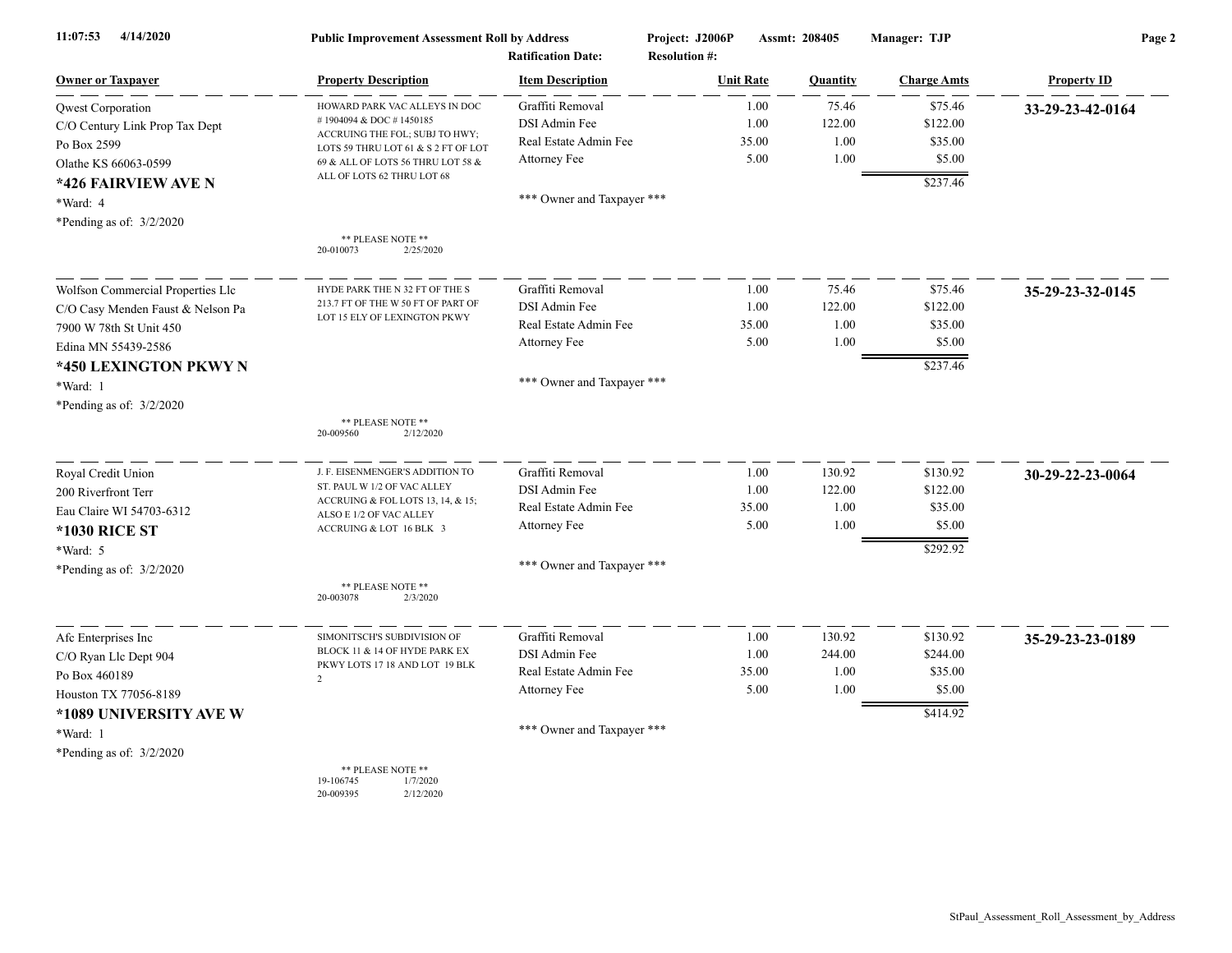| 4/14/2020<br>11:07:53       | <b>Public Improvement Assessment Roll by Address</b><br><b>Ratification Date:</b> |                            | Project: J2006P<br>Assmt: 208405<br><b>Resolution #:</b> |       |          | Manager: TJP       | Page 3             |  |
|-----------------------------|-----------------------------------------------------------------------------------|----------------------------|----------------------------------------------------------|-------|----------|--------------------|--------------------|--|
| <b>Owner or Taxpayer</b>    | <b>Property Description</b>                                                       | <b>Item Description</b>    | <b>Unit Rate</b>                                         |       | Quantity | <b>Charge Amts</b> | <b>Property ID</b> |  |
| Jg Property Llc             | SANBORN'S MIDWAY ADDITION TO                                                      | Graffiti Removal           |                                                          | 1.00  | 75.46    | \$75.46            | 34-29-23-14-0217   |  |
| 5904 Carriage Hill Rd       | ST. PAUL, MINN. W 1/2 OF LOT 26                                                   | DSI Admin Fee              |                                                          | 1.00  | 122.00   | \$122.00           |                    |  |
| Savage MN 55378             | AND ALL OF LOT 25 BLK 7                                                           | Real Estate Admin Fee      |                                                          | 35.00 | 1.00     | \$35.00            |                    |  |
| *1183 UNIVERSITY AVE W      |                                                                                   | Attorney Fee               |                                                          | 5.00  | 1.00     | \$5.00             |                    |  |
| *Ward: 4                    |                                                                                   |                            |                                                          |       |          | \$237.46           |                    |  |
| *Pending as of: $3/2/2020$  |                                                                                   | *** Owner and Taxpayer *** |                                                          |       |          |                    |                    |  |
|                             | ** PLEASE NOTE **<br>20-006607<br>1/31/2020                                       |                            |                                                          |       |          |                    |                    |  |
| Daymar Properties Llc       | SYNDICATE NO. 5 ADDITION EX E 2O                                                  | Graffiti Removal           |                                                          | 1.00  | 55.46    | \$55.46            | 34-29-23-13-0103   |  |
| Attn Paul J Vincent         | FT LOT 21 AND ALL OF LOTS 16 THRU                                                 | DSI Admin Fee              |                                                          | 1.00  | 122.00   | \$122.00           |                    |  |
| 4190 Vinewood Ln N Ste 111  | LOT 20 BLK 32                                                                     | Real Estate Admin Fee      |                                                          | 35.00 | 1.00     | \$35.00            |                    |  |
| Plymouth MN 55442-1771      |                                                                                   | Attorney Fee               |                                                          | 5.00  | 1.00     | \$5.00             |                    |  |
| *1271 UNIVERSITY AVE W      |                                                                                   |                            |                                                          |       |          | \$217.46           |                    |  |
| *Ward: 4                    |                                                                                   | *** Owner and Taxpayer *** |                                                          |       |          |                    |                    |  |
| *Pending as of: $3/2/2020$  |                                                                                   |                            |                                                          |       |          |                    |                    |  |
|                             | ** PLEASE NOTE **<br>20-008923<br>2/6/2020                                        |                            |                                                          |       |          |                    |                    |  |
| Rd Parent Investors Llc     | Subj To Aves And Esmts The W 27o Ft Of                                            | Graffiti Removal           |                                                          | 1.00  | 55.46    | \$55.46            | 34-29-23-32-0001   |  |
| Co Rd Management Llc        | N 260 Ft Of Sw 1/4 Of Sec 34 Tn 29 Rn 23                                          | DSI Admin Fee              |                                                          | 1.00  | 122.00   | \$122.00           |                    |  |
| 810 7th Ave Fl 10           |                                                                                   | Real Estate Admin Fee      |                                                          | 35.00 | 1.00     | \$35.00            |                    |  |
| New York NY 10019-5818      |                                                                                   | Attorney Fee               |                                                          | 5.00  | 1.00     | \$5.00             |                    |  |
| *1578 UNIVERSITY AVE W      |                                                                                   |                            |                                                          |       |          | \$217.46           |                    |  |
| *Ward: 1                    |                                                                                   | *** Owner and Taxpayer *** |                                                          |       |          |                    |                    |  |
| *Pending as of: $3/2/2020$  |                                                                                   |                            |                                                          |       |          |                    |                    |  |
|                             | ** PLEASE NOTE **<br>2/12/2020<br>19-108292                                       |                            |                                                          |       |          |                    |                    |  |
| Ridgecrest St Paul I Llc    | SECTION 33 TOWN 29 RANGE 23                                                       | Graffiti Removal           |                                                          | 1.00  | 55.46    | \$55.46            | 33-29-23-41-0026   |  |
| C/O Escom Properties Inc    | ALLEY BETWEEN AS VAC IN DOC NO                                                    | DSI Admin Fee              |                                                          | 1.00  | 122.00   | \$122.00           |                    |  |
| 3700 74th Ave N             | 1822386 & FOL; EX W 50 FT OF N 35<br>FT; LOT 18 BLK 2 & W 50.06 FT OF LOT         | Real Estate Admin Fee      |                                                          | 35.00 | 1.00     | \$35.00            |                    |  |
| Brooklyn Park MN 55443-3516 | 1 BLK 2 OF HOMER H HOYT COS                                                       | Attorney Fee               |                                                          | 5.00  | 1.00     | \$5.00             |                    |  |
| *1630 UNIVERSITY AVE W      | ADD. ALSO, W 140.06 FT OF E 593.56                                                |                            |                                                          |       |          | \$217.46           |                    |  |
| *Ward: 4                    |                                                                                   | *** Owner and Taxpayer *** |                                                          |       |          |                    |                    |  |
| *Pending as of: $3/2/2020$  | ** PLEASE NOTE **                                                                 |                            |                                                          |       |          |                    |                    |  |

20-010002 2/25/2020